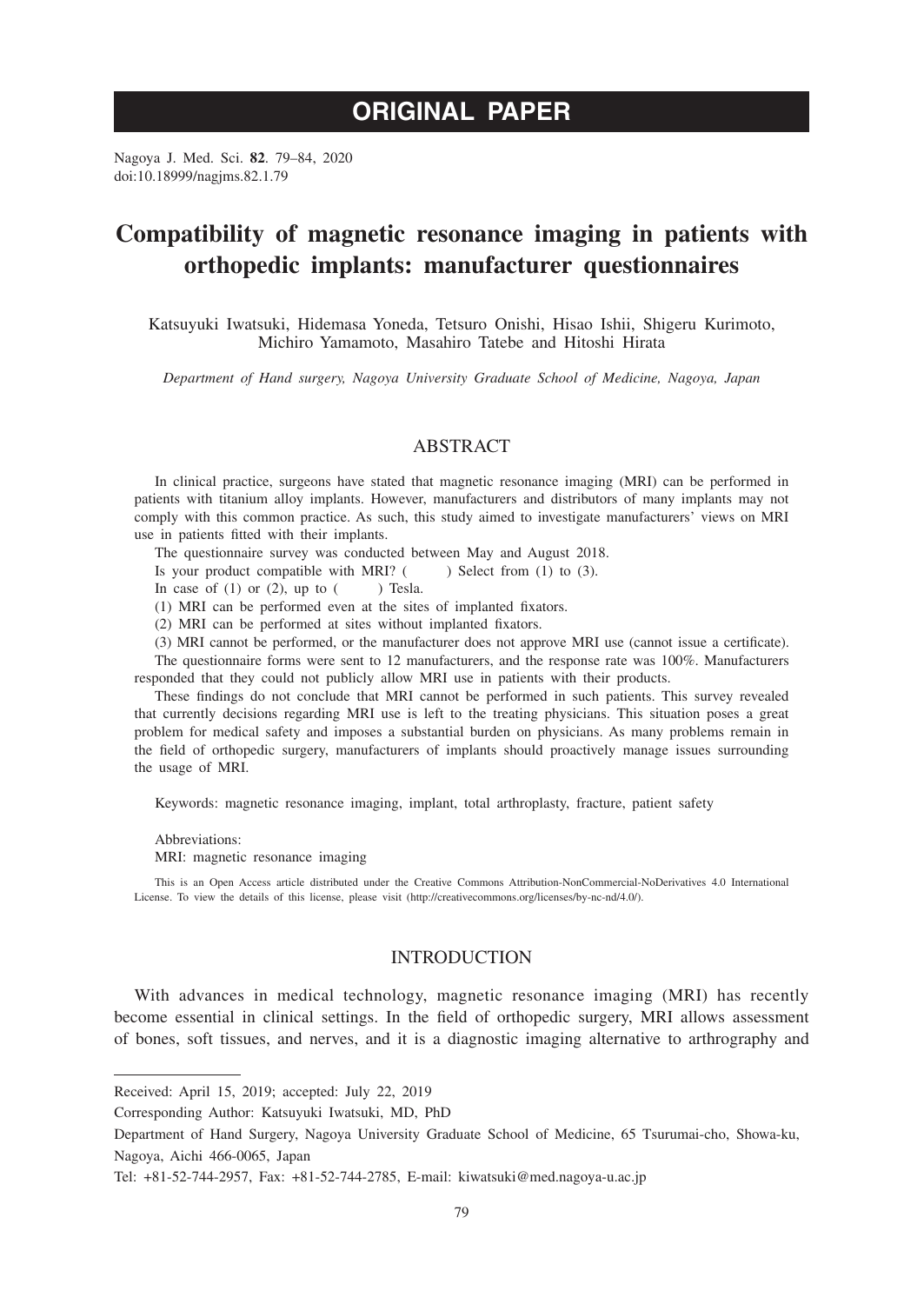Katsuyuki Iwatsuki et al

myelography. Although MRI is a useful modality that does not result in exposure to radiation, there are problems with cost and safety.<sup>1-3</sup> MRI has been known to cause problems such as burn injuries, pain, and tinnitus. Instances of burn injuries have been reported in patients with implants, including pulse oximetry and Swan-Ganz thermodilution catheter devices.<sup>4,5</sup> In addition, artifacts can also be a problem.<sup>1,2</sup> However, as indicated by the advent of new cardiac pacemaker models, compatible with MRI examinations, technological innovation has driven the progress of implants.6-8 In the field of orthopedic surgery, many implants are now made of titanium alloy and considered to be compatible with MRI. The use of implants by orthopedic surgeons has been studied; however, many studies use MRI at field strengths up to  $1.5$  T only.<sup>3,9-11</sup>

In actual clinical practice, surgeons have stated that MRI can be performed in patients with titanium alloy Implants. However, only a few models, such as the Hoffmann III external fixation system (Stryker, Kalamazoo, MI), are sold specifically as MRI-compatible models, whereas the intentions of the majority of manufacturers and distributors of many implants remain unknown. Thus, this study aimed to investigate manufacturers' views on MRI use in patients with their implants.

### MATERIALS AND METHODS

A questionnaire survey was conducted for manufacturers distributing locking plates for distal radius fractures, nails for trochanteric fractures, and joint prostheses for the knees and hips between May and August 2018. As for products manufactured overseas and imported to Japan, the survey was conducted on foreign manufacturers through their Japanese branches or importers of their products. We chose major implant companies who conducted more than 75% of the research share on each implant in our country. We have no conflict of interest to declare. The contents of the questionnaire survey were as follows:

- Views of manufacturers on MRI compatibility in patients with their implants
- Is your product compatible with MRI?  $($  ) Select from  $(1)$  to  $(3)$ .

In case of  $(1)$  or  $(2)$ , up to  $($ ) Tesla.

- (1) MRI can be performed even at the sites of implanted fixators.
- (2) MRI can be performed at sites without implanted fixators.
- (3) MRI cannot be performed, or the manufacturer does not approve MRI use (cannot issue a certificate).

#### **RESULTS**

The questionnaire survey was conducted from May to August 2018. The questionnaire forms were sent to 12 manufacturers, and the response rate was 100%. The following manufacturers were surveyed (manufacturer/Japanese distributers):

Acumed (U.S.A.) / Japan Medicalnext DePuy Synthes, Johnson & Johnson Kyocera Medartis (Switzerland) / ME system Meira Mizuho Next OrthoSurgical (U.S.A.) / NextMed International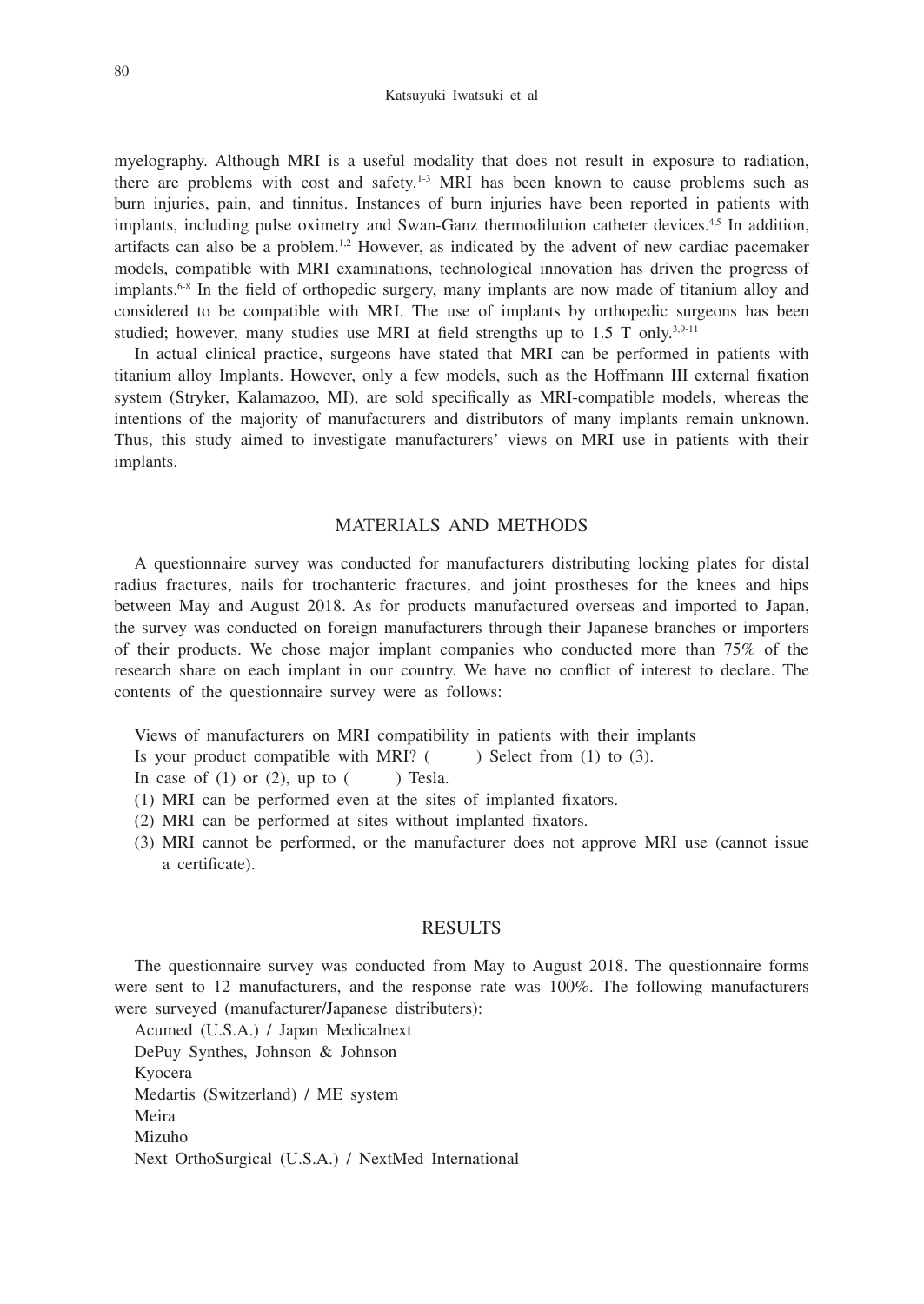Ortho Development Corporation (U.S.A.) / Japan Medical Dynamic Marketing Smith & Nephew Stryker Teijin Nakashima Medical Zimmer Biomet

Zimmer Biomet provided a list of its MRI-compatible products and the following comment instead of responding to the question on the survey:

 "We have not evaluated our products that are not included in the table on the previous page (including plates for distal radius fractures, fixators for femoral fractures, and joint prostheses, which are targeted in this survey). Thus, we cannot vouch for the safety and compatibility of them."

All other responding manufacturers selected option (3). In other words, they not state that their devices are compatible with MRI. The tables show responses according to types of implants (Table 1–4).

| <b>COMPANY</b>                                                              | <b>IMPLANT</b>                                       |   | <b>ANSWER</b> |  |
|-----------------------------------------------------------------------------|------------------------------------------------------|---|---------------|--|
| Acumed (U.S.A.) /Japan Medicalnext                                          | Acu-Loc 2 Wrist Plating System                       | 3 |               |  |
| DePuy Synthes, Johnson & Johnson                                            | 2.4mm LCP Distal Radius Plate                        | 3 |               |  |
| Medartis(Switzerland) / ME system                                           | APTUS <sub>2.5</sub>                                 | 3 |               |  |
| Meira                                                                       | DualLoc Radii system /<br>Distal Radius Plate System | 3 | Japan only    |  |
| Mizuho                                                                      | Hearty Plate                                         | 3 | Japan only    |  |
| Next OrthoSurgical (U.S.A.) /<br>NextMed International                      | GlobalForm VDR Fixation System                       | 3 | Japan only    |  |
| Ortho Development Corporation (U.S.A.) /<br>Japan Medical Dynamic Marketing | MODE Distal Radius Plate System                      | 3 | Japan only    |  |
| Stryker                                                                     | VariAx 2 Distal Radius                               | 3 |               |  |
| Teijin Nakashima Medical                                                    | Locking Volar Plate System                           | 3 | Japan only    |  |

**Table 1** Implants for distal radius fractures

|  |  |  |  | Table 2 Implants for trochanteric fractures |  |
|--|--|--|--|---------------------------------------------|--|
|--|--|--|--|---------------------------------------------|--|

| <b>COMPANY</b>                                         | <b>IMPLANT</b>             |   | <b>ANSWER</b> |  |
|--------------------------------------------------------|----------------------------|---|---------------|--|
| DePuy Synthes, Johnson & Johnson                       | TFN-ADVANCED / PFNA        | 3 |               |  |
| ME system                                              | TURIUS Femoral Nail System | 3 | Japan only    |  |
| Meira                                                  | Hook Pin Nail              | 3 | Japan only    |  |
| Mizuho                                                 | CHY II Nail                | 3 | Japan only    |  |
| Next OrthoSurgical (U.S.A.) /<br>NextMed International | Multi-Fix Femoral Nail     | 3 | Japan only    |  |
| Smith & Nephew                                         | Trigen intertan            | 3 |               |  |
| Stryker                                                | Gamma3                     | 3 |               |  |
| Teijin Nakashima Medical                               | Inter Blade Nail           | 3 | Japan only    |  |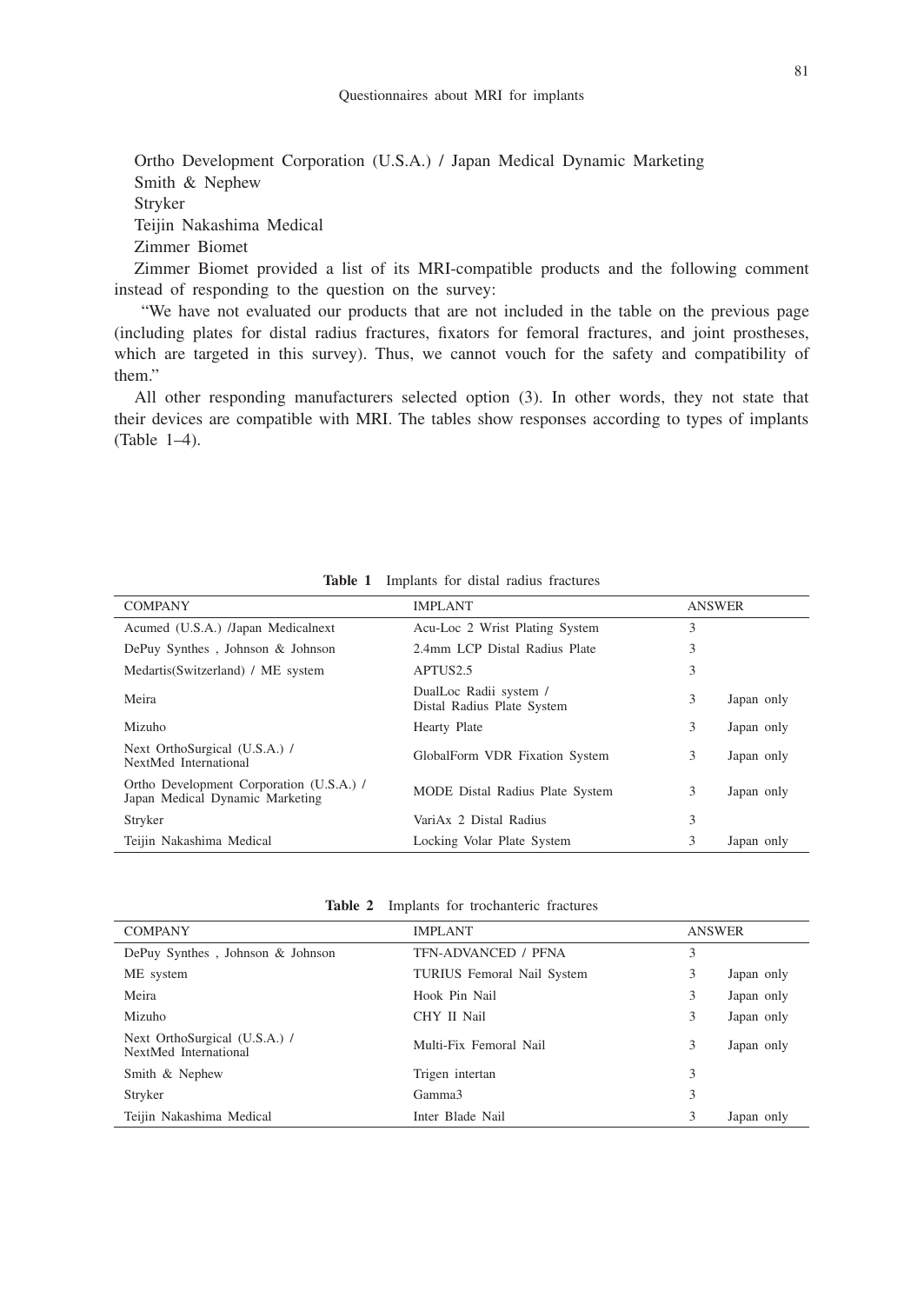#### Katsuyuki Iwatsuki et al

| <b>COMPANY</b>                                                              | <b>IMPLANT</b>                                     |   | <b>ANSWER</b> |  |
|-----------------------------------------------------------------------------|----------------------------------------------------|---|---------------|--|
| DePuy Synthes, Johnson & Johnson                                            | CORAIL Hip System /<br>ACTIS Total Hip System etc. | 3 |               |  |
| Kyocera                                                                     | Initia Total Hip System                            | 3 | Japan only    |  |
| Mizuho                                                                      | MX HIP SYSTEM                                      | 3 | Japan only    |  |
| Next OrthoSurgical (U.S.A.) /<br>NextMed International                      | NexFlex Bipolar System                             | 3 | Japan only    |  |
| Ortho Development Corporation (U.S.A.) /<br>Japan Medical Dynamic Marketing | Ovation Hip System/<br>Escalede Hip System         | 3 | Japan only    |  |
| Smith & Nephew                                                              | POLARSTEM / SL-PLUS MIA                            | 3 |               |  |
| Stryker                                                                     | Accolade II / Exeter                               | 3 |               |  |
| Teijin Nakashima Medical                                                    | Preserve stem                                      | 3 | Japan only    |  |

**Table 3** Implants for total hip arthroplasty

| Table 4 |  |  |  |  | Implants for total knee arthroplasty |
|---------|--|--|--|--|--------------------------------------|
|---------|--|--|--|--|--------------------------------------|

| <b>COMPANY</b>                                                              | <b>IMPLANT</b>                      |   | <b>ANSWER</b> |  |
|-----------------------------------------------------------------------------|-------------------------------------|---|---------------|--|
| DePuy Synthes, Johnson & Johnson                                            | <b>ATTUNE Knee System</b>           | 3 |               |  |
| Kyocera                                                                     | Kyocera Modular Limb Salvage System | 3 | Japan only    |  |
| Ortho Development Corporation (U.S.A.) /<br>Japan Medical Dynamic Marketing | Balanced Knee System                | 3 | Japan only    |  |
| Smith & Nephew                                                              | JOURNEY II                          | 3 |               |  |
| Stryker                                                                     | Triathlon Total Knee System         | 3 |               |  |
| Teijin Nakashima Medical                                                    | FINE Total Knee System              | 3 | Japan only    |  |

#### DISCUSSION

Due to a rapid increase in the mean lifespan of the Japanese population, recent medical advances, and a very low birthrate, the ratio of older adults to the total population is rising. Under these circumstances, MRI is used for diagnosing a wide range of diseases and disorders. As cases requiring emergency MRI due to cerebrovascular accidents and other disorders increase, $12,13$  physicians on the scene are placed in a situation in which they must immediately decide whether MRI can be performed, even though there are many other technologies available to assess brain and other areas.<sup>14</sup> Patients with cardiac pacemakers use a pacemaker diary, which indicates whether the device is compatible with MRI or not, thus facilitating these decisions. In contrast, orthopedic implants do not have the same associated information, and physicians do not know which device has been used without contacting the hospital where the implantation was performed.<sup>6-8</sup> However, many orthopedic implants are now made of titanium, therefore, MRI presumably causes no major problems. Thus, MRI is currently performed at the discretion of physicians in clinical practice.

Plates used for the co-aptation of bone fragments are typically removed in some countries, including Japan; however, other countries, such as the United States, do not remove them. Differences depending on healthcare systems and cultures have also been reported.15 Even among orthopedic co-aptation devices used in Japan, plates are often removed for those implanted in patients with distal radius fractures, but femoral trochanter nails are rarely removed. Furthermore, once joint prostheses are implanted, they are left in the body permanently. These devices are only removed if problems such as infection develop. Given these circumstances, we believe that guidelines regarding MRI usage in patients with orthopedic implants left in the body for long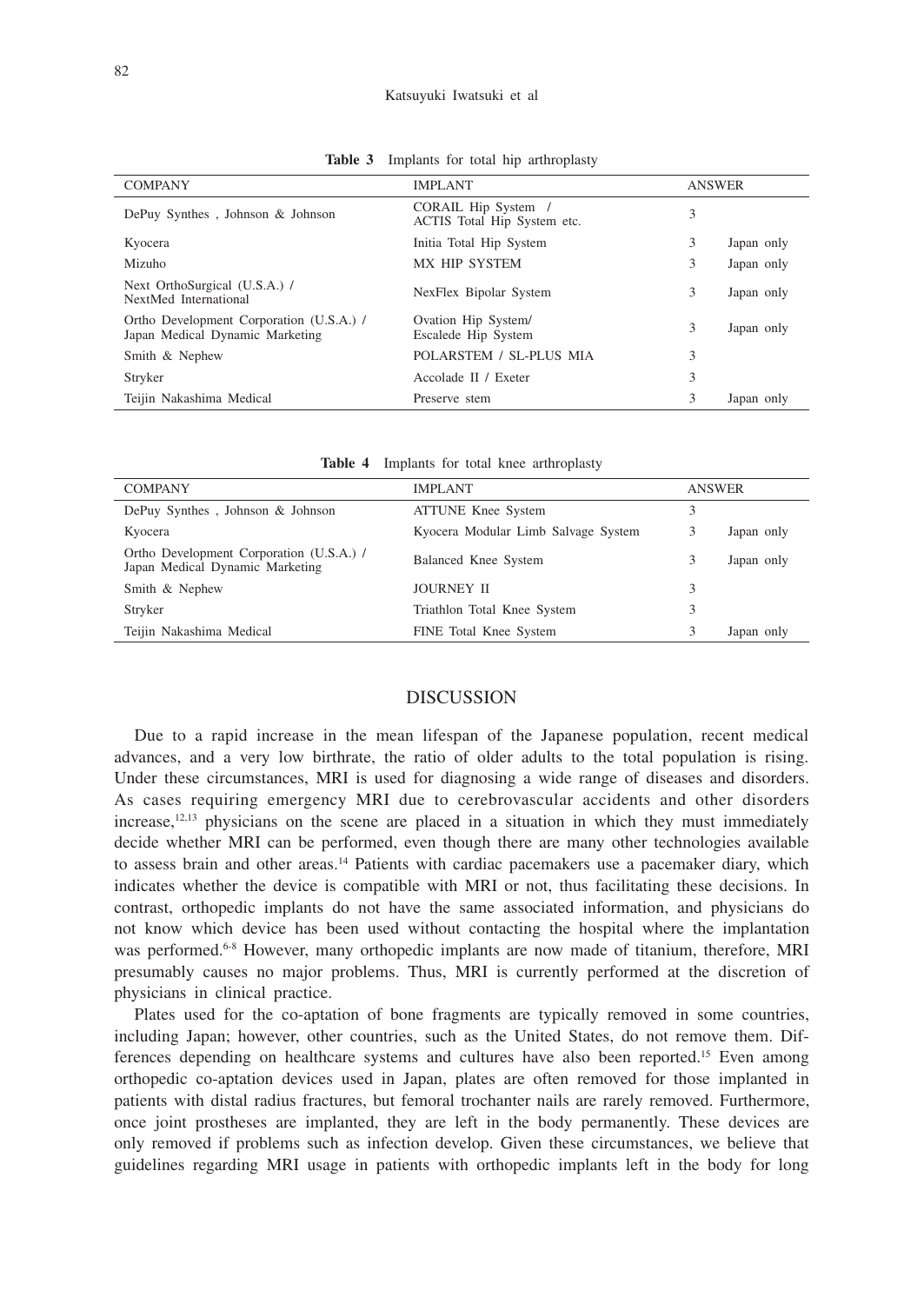periods of time are required.

This study has several limitations. First, it is based on a questionnaire survey that did not include all implant manufacturers. Second, this study did not include manufacturers that are currently dealing with this issue or have no plan to do so. Third, the targeted implant types were limited.

### **CONCLUSION**

In this questionnaire survey, manufacturers responded that they could not publicly endorse MRI use in patients with their products. These findings however do not conclude that MRI cannot be performed in such patients. In fact, MRI is frequently performed in orthopedic patients in clinical practice.16 In other words, this survey revealed the current situation in which decisions regarding MRI use is left to physicians on the scene. This situation poses problem with regards to medical safety and imposes substantial burden on physicians. As there are still many problems regarding the field of orthopedic surgery, it is hoped that manufacturers of implants will proactively deal with this MRI issue.

## CONFLICT OF INTEREST

We have no conflict of interest to declare.

#### ACKNOWLEDGEMENTS

We appreciate all manufacturers cooperation.

#### **REFERENCES**

- 1) Carlson ML, Neff BA, Link MJ, et al. Magnetic resonance imaging with cochlear implant magnet in place: safety and imaging quality. *Otol Neurotol*. 2015;36:965–971. doi: 10.1097/MAO.0000000000000666.
- 2) Yang CW, Liu L, Wang J, et al. Magnetic resonance imaging of artificial lumbar disks: safety and metal artifacts. *Chin Med J (Engl)*. 2009;122:911–916.
- 3) Kumar R, Lerski RA, Gandy S, Clift BA, Abboud RJ. Safety of orthopedic implants in magnetic resonance imaging: an experimental verification. *J Orthop Res*. 2006;24:1799–802.
- 4) Dempsey MF, Condon B. Thermal injuries associated with MRI. *Clin Radiol*. 2001;56:457–65.
- 5) Friedstat JS, Moore ME, Goverman J, Fagan SP. An unusual burn during routine magnetic resonance imaging. *J Burn Care Res*. 2013;34:e110–111. doi: 10.1097/BCR.0b013e3182642a40.
- 6) Russo RJ, Costa HS, Silva PD, et al. Assessing the risks associated with MRI in patients with a pacemaker or defibrillator. *N Engl J Med*. 2017;376:7557–64. doi: 10.1056/NEJMoa1603265.
- 7) Shinbane JS, Colletti PM, Shellock FG. Magnetic resonance imaging in patients with cardiac pacemakers: era of "MR Conditional" designs. *J Cardiovasc Magn Reson*. 2011;13:63. doi: 10.1186/1532-429X-13-63.
- 8) Shurrab M, Kaoutskaia A, Baranchuk A, et al. Are there increased periprocedural complications with the MRI-conditional Medtronic Revo SureScan Pacing System? A meta-analysis. *Neth Heart J*. 2018;26:233–239. doi: 10.1007/s12471-018-1086-4.
- 9) Zou YF, Chu B, Wang CB, Hu ZY. Evaluation of MR issues for the latest standard brands of orthopedic metal implants: plates and screws. *Eur J Radiol*. 2015;84:450–457. doi: 10.1016/j.ejrad.2014.12.001.
- 10) Shellock FG. Biomedical implants and devices: assessment of magnetic field interactions with a 3.0-Tesla MR system. *J Magn Reson Imaging*. 2002;16:721–732.
- 11) Gomez C, Nelson S, Speirs J, Barnes S. Magnetic intramedullary lengthening nails and MRI compatibility. *Pediatr Orthop*. 2018;38:e584–587. doi: 10.1097/BPO.0000000000001236.